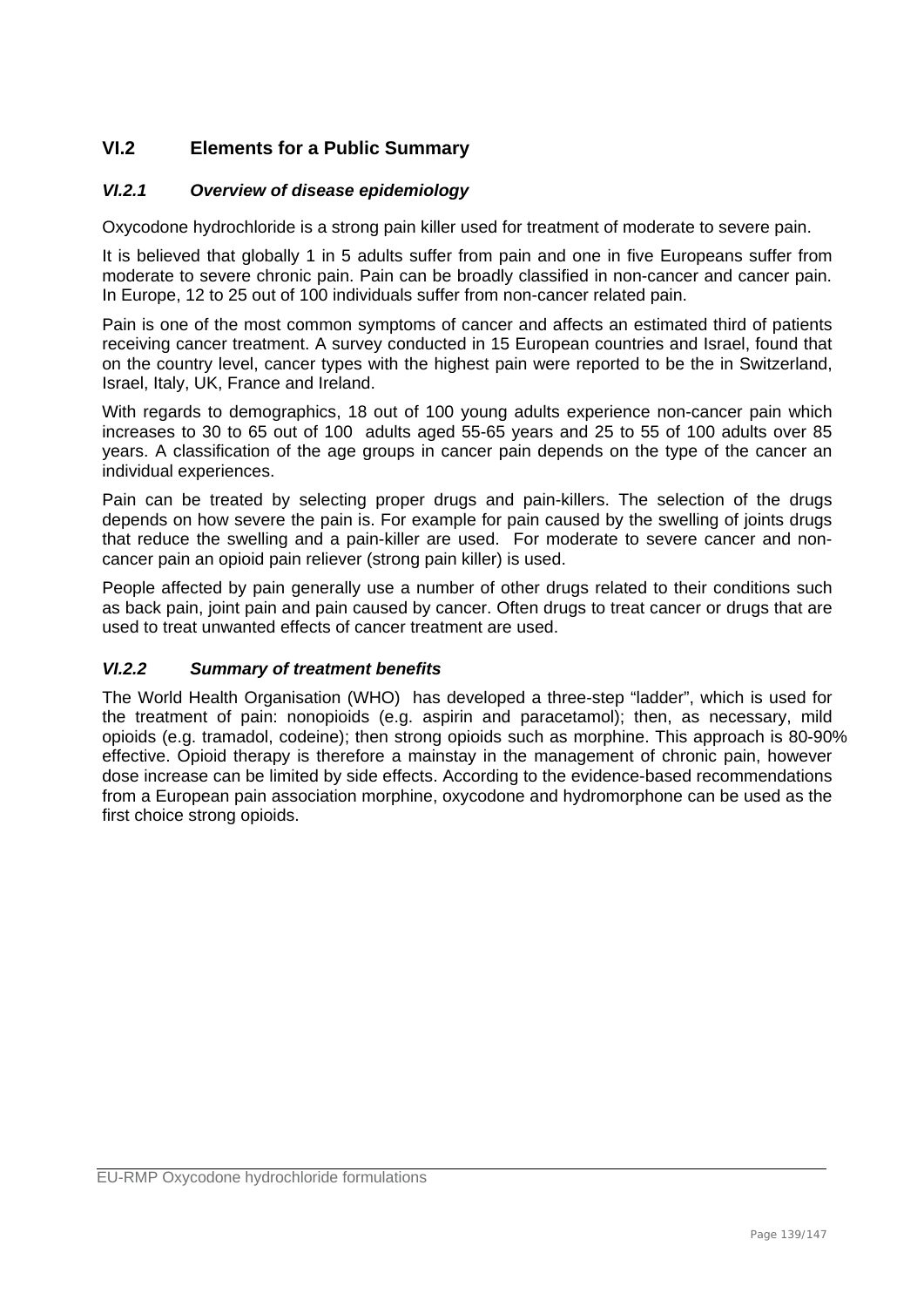They are widely used and are now well established in pain management and are considered to be opioids of choice by many clinicians. They provide simple but highly effective therapy which is favoured by both patients and medical staff. Although morphine is a widely respected and efficacious drug there are sometimes problems with its use. Oxycodone is an effective alternative to morphine. It has been used for many years in a number of countries including Germany, France, Finland, USA, Canada and Australia. When administered orally, oxycodone may be up to twice as potent as morphine. OxyContin is a prolonged-release tablet of oxycodone, allowing a twice daily intake for 24 hours pain relief. A range of tablet strengths is proposed (5, 10, 20, 40 and 80mg) to facilitate individualised dose adjustment. Furthermore immediate release formulations have also been approved (OxyNorm capsules and liquids). In addition there are situations in which oral administration is not possible, e.g. patients with difficulty in swallowing, nausea, vomiting, gastrointestinal obstruction, or in post-operative patients. For these patients, an injectable formulation of oxycodone (OxyNorm Injection) has been developed.

The clinical efficacy and safety development study programme involved more than 1500 subjects treated with oxycodone. The studies have been performed in both cancer ( $n = 723$ ) patients) and non-cancer pain ( $n = 884$  patients), with the latter including arthritis of the joints and back pain ( $n = 455$  patients), post-operative pain ( $n = 356$  patients) and pain due to damage of nerves (e.g. due to diabetes mellitus or pain due to herpes zoster virus infections,  $n = 51$ patients). Overall 1048 patients ( $n = 640$  non-cancer,  $n = 408$  cancer) in the age of 18 – 65 years and 552 patients (n = 240 non-cancer, n = 312 cancer) above 65 years have been enrolled in the studies being part of analysis. In addition 7 paediatric patients with a mean age of 14 (range 9 – 17 years) have been enrolled in the clinical studies. In the cancer pain studies 3.2 % of patients received a daily dose less than 10 mg oxycodone, 61.6 % of patients received a daily dose of 10 up to 80 mg oxycodone and 34,9 % of patients received more than 80 mg per day. In the non-cancer pain studies 5.1 % of patients received a daily dose less than 10 mg oxycodone, 91.2 % of patients received a daily dose of 10 up to 80 mg oxycodone and 3.7 % of patients received more than 80 mg per day.

Arthrosis of the joint and back pain were selected as pain type in several of the non cancer pain studies since they are common chronic conditions, and similar to many other painful conditions.

The majority of studies were comparing oxycodone to other active drugs (morphine, immediate release oxycodone, a combination of acetaminophen and oxycodone, or hydromorphone) and 3 studies were comparing to placebo. The measurement of pain was following the current scientific standards and respective EU guideline (CPMP/EWP/612/00).

It was demonstrated that prolonged-release (PR) oxycodone was superior to placebo and equivalent to immediate-release oxycodone and morphine PR in analgesic effectiveness. Patients could be converted easily from morphine, hydromorphone with a different dosage or immediate release oxycodone. Oxycodone PR was safely and effectively used in patients receiving opioids for the first time. Therefore, the results of the clinical studies demonstrated a clinically meaningful efficacy of oxycodone PR tablets in the relief of cancer and non-cancer pain.

The patient population included in the clinical studies are representative for the patient population in clinical practice and clearly demonstrate that oxycodone is efficacious and safe for the treatment of pain independent of the origin.

As oxycodone has been available for many years and there is a substantial amount of experience with oxycodone, no post-authorisation efficacy studies have been performed to address a specific efficacy concern.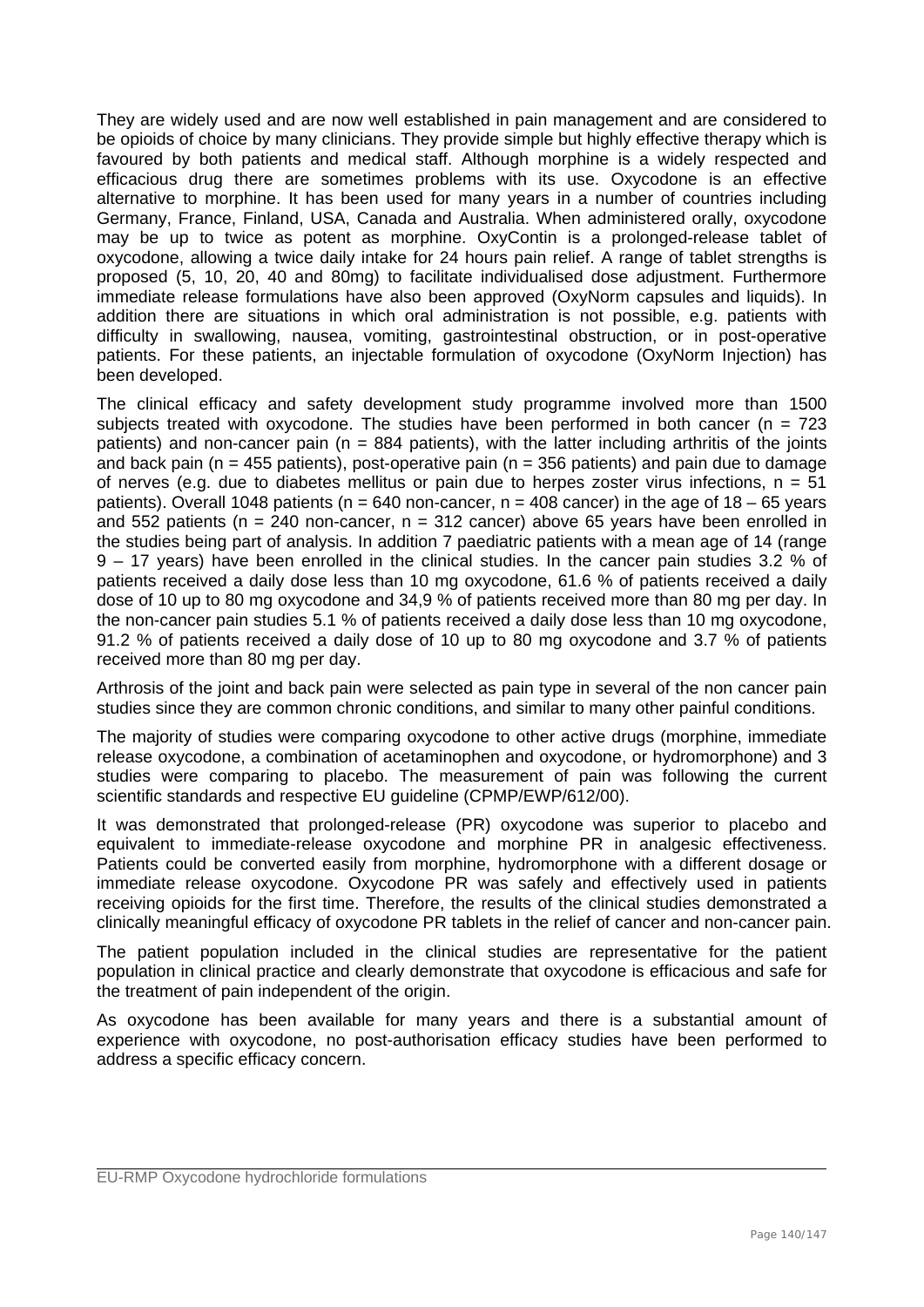# *VI.2.4 Summary of safety concerns*

# **Important identified risks**

| <b>Risk</b>                                                                                             | What is known                                                                                                                                                                                                                                                                                                                           | Preventability                                                                                                                                                                                                                                                                                                   |
|---------------------------------------------------------------------------------------------------------|-----------------------------------------------------------------------------------------------------------------------------------------------------------------------------------------------------------------------------------------------------------------------------------------------------------------------------------------|------------------------------------------------------------------------------------------------------------------------------------------------------------------------------------------------------------------------------------------------------------------------------------------------------------------|
| A condition where you<br>breathe more slowly<br>and weakly than<br>expected (respiratory<br>depression) | The most serious side effect is a<br>condition where you breathe more<br>slowly or weakly than expected<br>(respiratory depression). This<br>condition can happen if you take too<br>much of the drug.                                                                                                                                  | Yes, by recognising the signs of<br>respiratory depression or overdose,<br>and calling your doctor or hospital<br>straight away. If you suffer respiratory<br>depression, you may need emergency<br>treatment in hospital, where a drug<br>that reverses the effects of oxycodone<br>hydrochloride may be given. |
| A condition where the<br>bowel does not work<br>properly (ileus)                                        | Ileus can be caused by a number of<br>other factors, including pain,<br>emotional stress, other medications,<br>anaesthetics and surgery (especially<br>bowel operations).                                                                                                                                                              | Avoid taking the drug before having a<br>surgery or 12-24h after the surgery,<br>as the chances that the bowels do not<br>work properly are higher.<br>You also should not take the drug if<br>you are currently suffering from ileus.                                                                           |
| Not taking your<br>medication as<br>recommended by your<br>doctor (drug abuse)                          | Not taking your medication as<br>instructed by your doctor can be<br>dangerous, causing serious problems<br>such as an overdose, which may be<br>fatal.                                                                                                                                                                                 | Always take your medication exactly<br>as your doctor has told you. The label<br>on your medicine will tell you how<br>much to take and how often.                                                                                                                                                               |
|                                                                                                         | Oxycodone hydrochloride tablets are<br>designed to work properly over 12<br>hours when swallowed whole. If a<br>tablet is broken, crushed, dissolved or<br>chewed, the entire 12-hour dose may<br>be absorbed rapidly into your body.<br>This can be dangerous, causing<br>serious problems such as an<br>overdose, which may be fatal. |                                                                                                                                                                                                                                                                                                                  |
|                                                                                                         | The tablets should never be crushed<br>or injected as this may lead to serious<br>side effects, which may be fatal.                                                                                                                                                                                                                     |                                                                                                                                                                                                                                                                                                                  |
| Becoming addicted or<br>reliant on oxycodone<br>hydrochloride<br>(psychological<br>dependence)          | As with all strong painkillers, there is a<br>risk that you may become addicted or<br>reliant on oxycodone hydrochloride.                                                                                                                                                                                                               | Yes, by avoiding use in patients with a<br>history of or present alcohol or drug<br>abuse.                                                                                                                                                                                                                       |
| Accidentally taking too<br>much drug (accidental<br>overdose)                                           | If you take more oxycodone<br>hydrochloride than you should, this<br>may make you feel very sleepy, sick<br>or dizzy, or have hallucinations. You<br>may also have breathing difficulties<br>leading to unconsciousness or even                                                                                                         | Yes, by recognising the side effects of<br>overdose, and calling your doctor or<br>hospital straight away. If you suffer an<br>overdose, you may need emergency<br>treatment in hospital, where a drug<br>that reverses the effects of oxycodone                                                                 |

|  | Part VI. Table 4 – Summary of safety concerns – Important identified risks |  |  |
|--|----------------------------------------------------------------------------|--|--|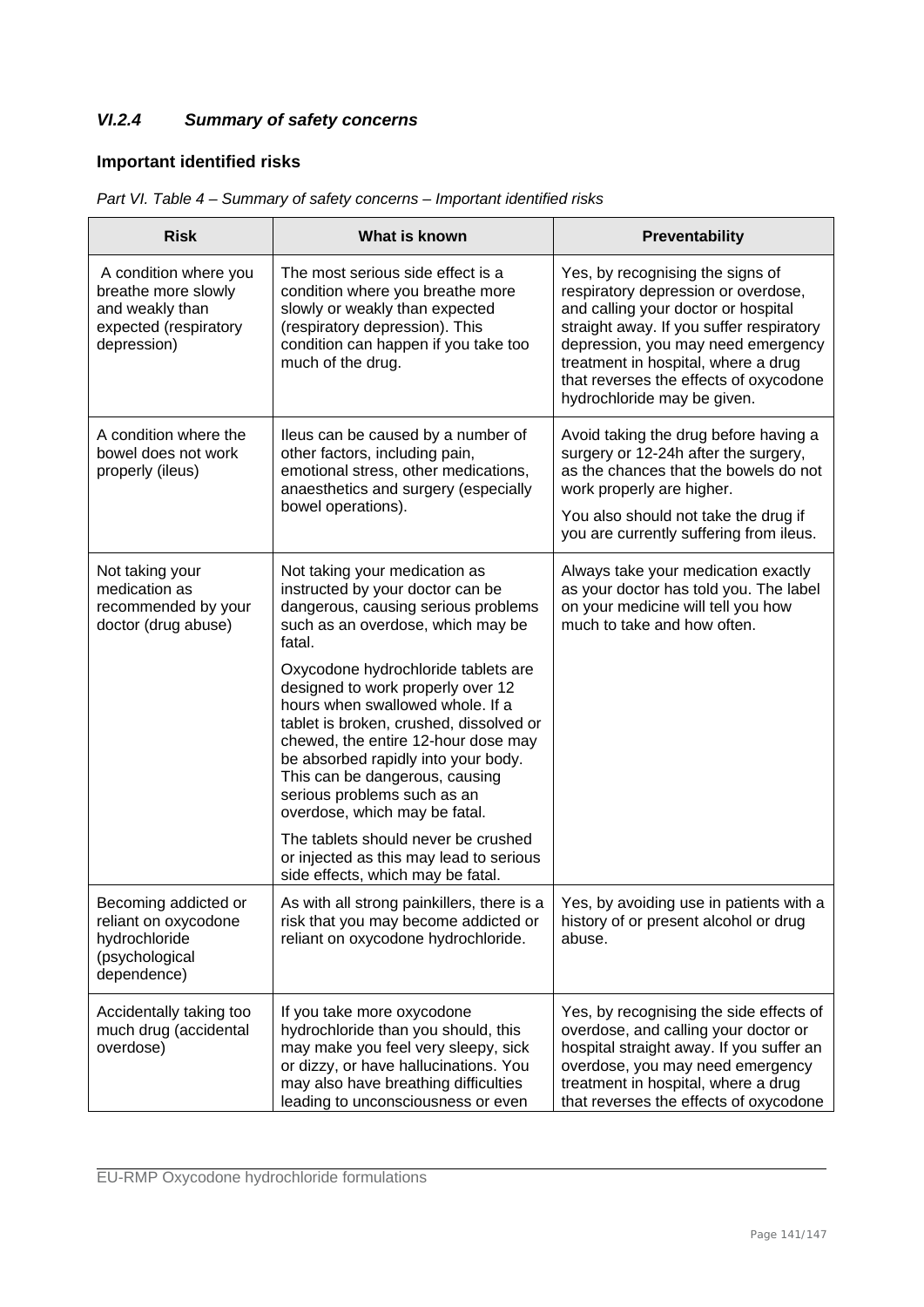| Intentionally taking too<br>much drug (intentional<br>overdose)                                                                                                     | death and may need emergency<br>treatment in hospital.                                                                                                                                                                                                                                       | hydrochloride may be given.<br>Always take oxycodone hydrochloride<br>exactly as your doctor has told you.<br>The label on your medicine will tell<br>you how much to take and how often.<br>Do not exceed the dose<br>recommended by your doctor.                                                                                        |
|---------------------------------------------------------------------------------------------------------------------------------------------------------------------|----------------------------------------------------------------------------------------------------------------------------------------------------------------------------------------------------------------------------------------------------------------------------------------------|-------------------------------------------------------------------------------------------------------------------------------------------------------------------------------------------------------------------------------------------------------------------------------------------------------------------------------------------|
| Drug withdrawal<br>syndrome (physical<br>dependence)                                                                                                                | Withdrawal symptoms such as<br>agitation, anxiety, palpitations,<br>shaking or sweating may occur if you<br>suddenly stop taking oxycodone<br>hydrochloride                                                                                                                                  | You should not suddenly stop taking<br>oxycodone hydrochloride unless your<br>doctor tells you to. If you want to stop<br>taking your oxycodone hydrochloride,<br>discuss this with your doctor first.<br>They will tell you how to do this,<br>usually by reducing the dose<br>gradually so you do not experience<br>unpleasant effects. |
| Use of oxycodone<br>hydrochloride if you<br>have liver problems<br>(Use of oxycodone<br>hydrochloride in<br>patients with hepatic<br>impairment)                    | If you have liver problems you should<br>only take oxycodone hydrochloride at<br>a dose and dosing frequency as<br>prescribed by your doctor and you<br>may require additional monitoring of<br>your drug blood levels.                                                                      | Always take oxycodone hydrochloride<br>exactly as your doctor has told you                                                                                                                                                                                                                                                                |
| Use of oxycodone<br>hydrochloride if you<br>have kidney problems<br>(Use of oxycodone<br>hydrochloride in<br>patients with renal<br>impairment)                     | If you have liver problems you should<br>only take oxycodone hydrochloride at<br>a dose and dosing frequency as<br>prescribed by your doctor and you<br>may require additional monitoring of<br>your drug blood levels.                                                                      | Always take oxycodone hydrochloride<br>exactly as your doctor has told you                                                                                                                                                                                                                                                                |
| Allergy<br>(hypersensitivity)                                                                                                                                       | All medicines can cause allergic<br>reactions, although serious allergic<br>reactions are rare.<br>Do not take oxycodone hydrochloride<br>if you are allergic (hypersensitive) to<br>oxycodone hydrochloride, or any of<br>the other ingredients                                             | Tell your doctor immediately if you get<br>any sudden wheeziness, difficulties in<br>breathing, swelling of the eyelids, face<br>or lips, rash or itching especially those<br>covering your whole body                                                                                                                                    |
| Use in patients with<br>head injury                                                                                                                                 | If you have a head injury that causes<br>a severe headache or makes you feel<br>sick do not take oxycodone<br>hydrochloride because the drug may<br>make these symptoms worse or hide<br>the extent of the head injury.                                                                      | Do not take oxycodone hydrochloride<br>if you have a head injury                                                                                                                                                                                                                                                                          |
| Use of oxycodone<br>hydrochloride in<br>patients taking MAO<br>inhibitors (examples<br>include tranylcypromide,<br>phenelzine,<br>isocarboxazid,<br>moclobemide and | Do not take oxycodone hydrochloride<br>if you are taking a type of medicine<br>known as a monoamine oxidase<br>inhibitor (examples include<br>tranylcypromide, phenelzine,<br>isocarboxazid, moclobemide and<br>linezolid), or you have taken this type<br>of medicine in the last two weeks | Oxycodone hydrochloride must not<br>be used together with a monoamine<br>oxidase inhibitor, or if you have taken<br>this type of medicine in the last two<br>weeks                                                                                                                                                                        |

EU-RMP Oxycodone hydrochloride formulations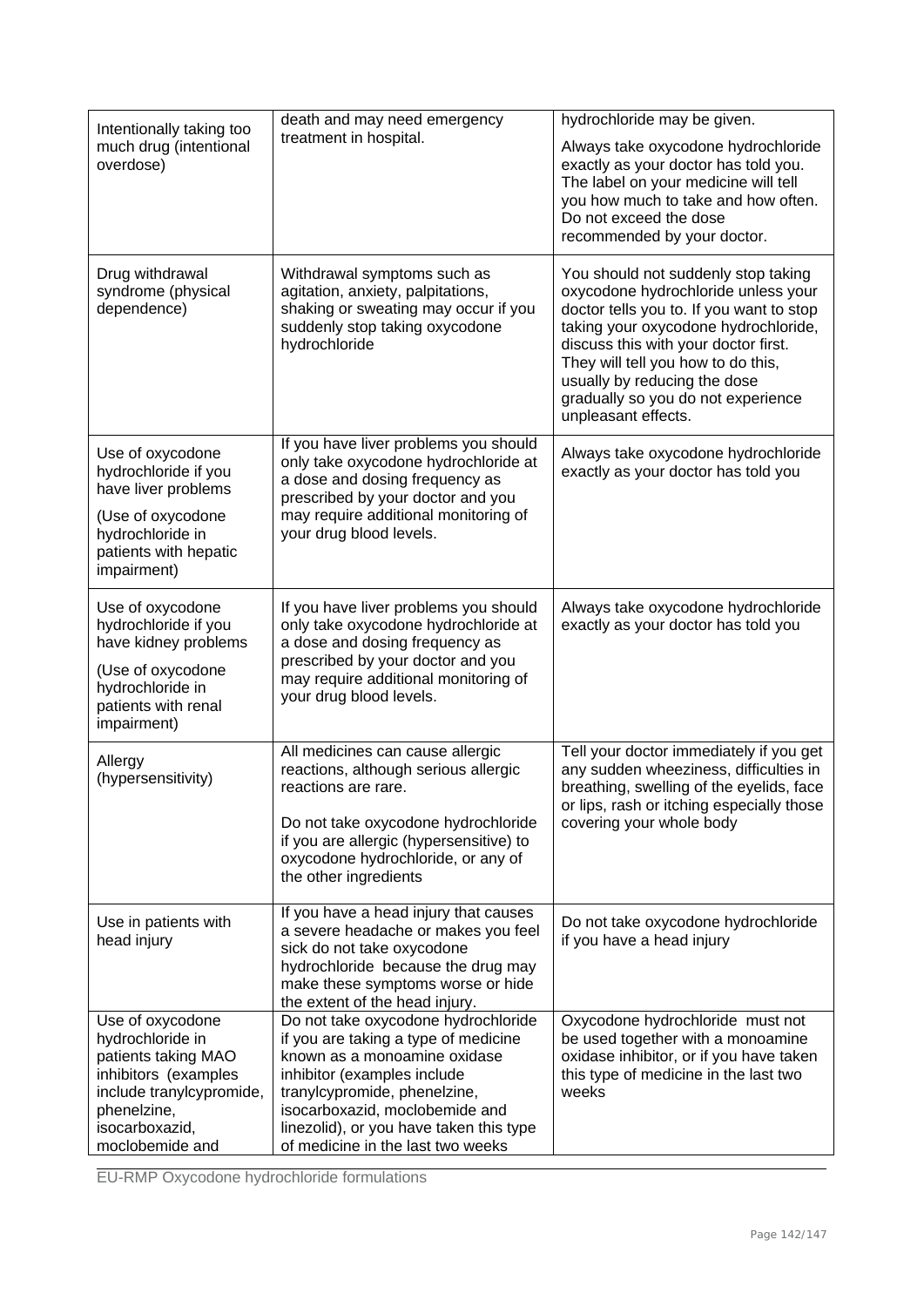| linezolid),                                                                                                                                       |                                                                                                                                                                                                                                                                                                                                                                                                                       |                                                                                                                                                                                                                                                   |
|---------------------------------------------------------------------------------------------------------------------------------------------------|-----------------------------------------------------------------------------------------------------------------------------------------------------------------------------------------------------------------------------------------------------------------------------------------------------------------------------------------------------------------------------------------------------------------------|---------------------------------------------------------------------------------------------------------------------------------------------------------------------------------------------------------------------------------------------------|
| Concomitant use with<br>other medicines such as<br>tranquillisers, hypnotics<br>or sedatives or alcohol<br>(Interactions with CNS<br>depressants) | If you take oxycodone hydrochloride<br>with other medicines that affect the<br>central nervous system, the side<br>effects from oxycodone hydrochloride<br>may worsen.<br>Drinking alcohol whilst taking<br>oxycodone hydrochloride may make<br>you feel more sleepy or increase the<br>risk of serious side effects such as<br>shallow breathing with a risk of<br>stopping breathing, and loss of<br>consciousness. | Tell your doctor or pharmacist if you<br>are taking medicines to help you<br>sleep (tranquillisers, hypnotics or<br>sedatives) or to treat depression<br>It is recommended not to drink alcohol<br>while you're taking oxycodone<br>hydrochloride |

### **Important potential risks**

| Part VI. Table 5 - Summary of safety concerns - Important potential risks |
|---------------------------------------------------------------------------|
|---------------------------------------------------------------------------|

| <b>Risk</b>                                    | What is known (including reason why it is considered a<br>potential risk)                                                                                                                                     |
|------------------------------------------------|---------------------------------------------------------------------------------------------------------------------------------------------------------------------------------------------------------------|
| Drug mistakes (medication errors)              | The causes of drug mistakes can be due to a mistake in<br>prescribing the drug, dispensing the drug, or may be due to<br>wrong dose given to patients with certain conditions.                                |
|                                                | Always take oxycodone hydrochloride exactly as your doctor<br>has told you. The label on your medicine will tell you how much<br>to take and how often. Do not exceed the dose recommended<br>by your doctor. |
| Abnormal heart rythmn (Prolongation of<br>QTc) | There is currently no evidence that oxycodone hydrochloride<br>use causes an abnormal heart rhythm. (prolongation of QTc).                                                                                    |

# **Important missing information**

*Part VI. Table 6 – Summary of safety concerns – Important missing information* 

| <b>Risk</b>                                 | What is known                                                                                                                                                                                                                                                                                                                                                                                                                                                                                                                    |
|---------------------------------------------|----------------------------------------------------------------------------------------------------------------------------------------------------------------------------------------------------------------------------------------------------------------------------------------------------------------------------------------------------------------------------------------------------------------------------------------------------------------------------------------------------------------------------------|
| Use in pregnant and breast-feeding<br>women | Use of oxycodone hydrochloride should be avoided as much<br>as possible in pregnant or breast-feeding women. There is<br>limited data on the safety of use of oxycodone hydrochloride<br>in pregnant women. Use of oxycodone hydrochloride during<br>the last 3 to 4 weeks before giving birth may lead to<br>respiratory depression and drug withdrawal syndrome (see<br>explanations under 'Important identified risks' above.<br>Oxycodone hydrochloride may enter breast milk, where it<br>may cause respiratory depression. |